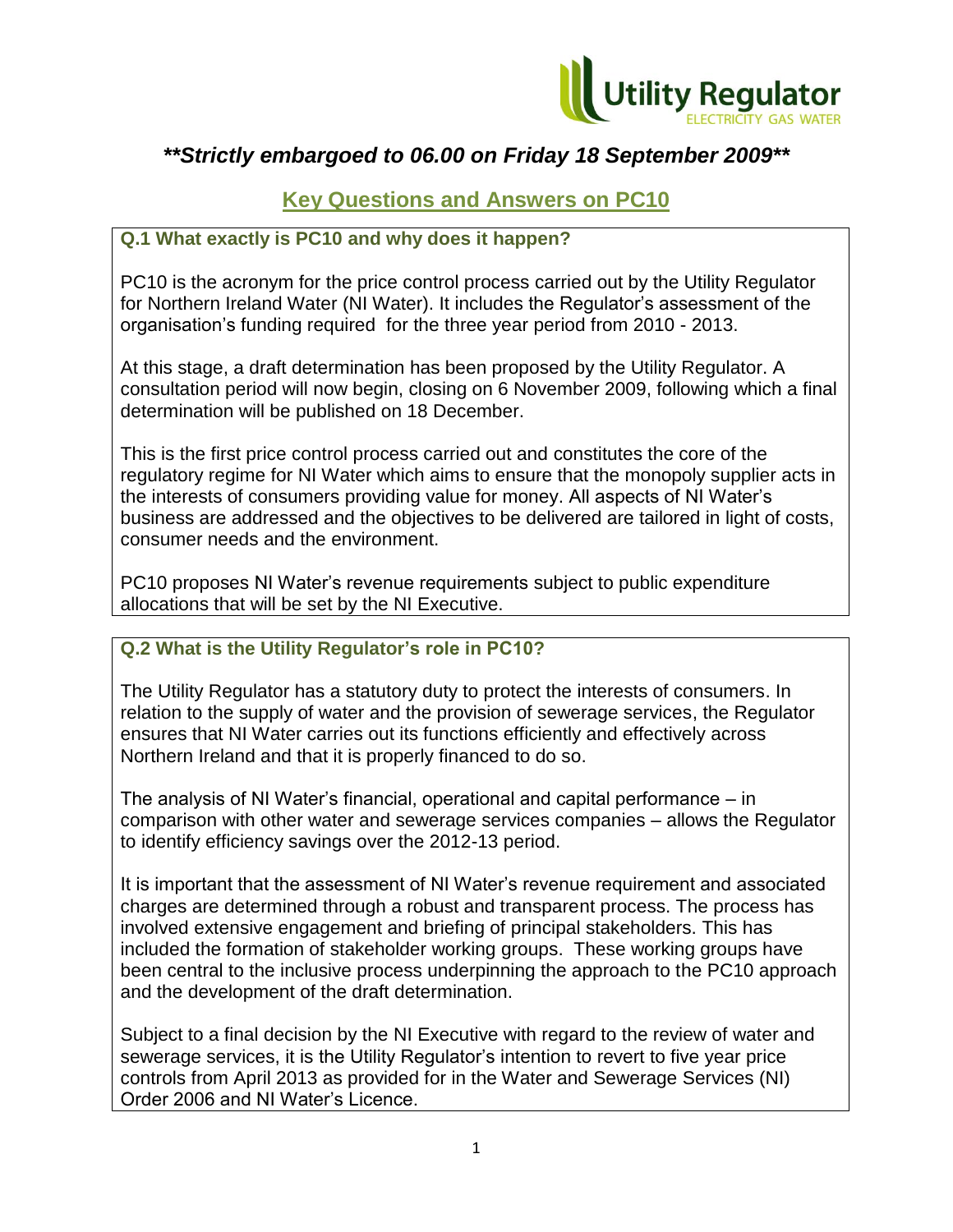

#### **Q3. What are the key proposals in the Utility Regulator's draft determination?**

The Utility Regulator's analysis of the company's financial, operational and capital performance, in comparison with other water and sewerage services companies, allows us to identify and impose efficiency targets across regulatory periods. These processes result in greater value for money for the consumer.

The key proposals are as follows:

- A capital investment programme of £520 million (subject to public expenditure allocations that will be set by the NI Executive) aimed at delivering benefits such as improving the security of supply, reducing instances of poor pressure and sewer flooding, reducing the pollution of rivers and bathing waters and to further improve the already high quality of drinking water.
- Lower charges for business customers an overall reduction of £41 million in revenue.
- A lower subsidy in lieu of water charges  $-$  an overall reduction of £95 million.
- Improvements to levels of service targeting poor pressure and interruptions to supply, 200 domestic properties at risk of flooding, pollution incidents etc.

#### **Q.4 What is PC10's relevance given that there are no water charges?**

Although there is currently no water charging for non-domestic customers, businesses are being charged for water and sewerage services.

The funding of NI Water's services is a matter for the NI Executive. However, it is important to ensure that the allocated budget for the three year period delivers the optimum output providing value for money to consumers. This requires the setting of clear objectives, priorities, challenging efficiency targets and a mechanism for holding the organisation accountable. PC10 will provide all of this in a consistent, proportionate, robust and transparent manner.

As the draft determination proposes a lower subsidy to NI Water – this would free up large sums for other frontline public services.